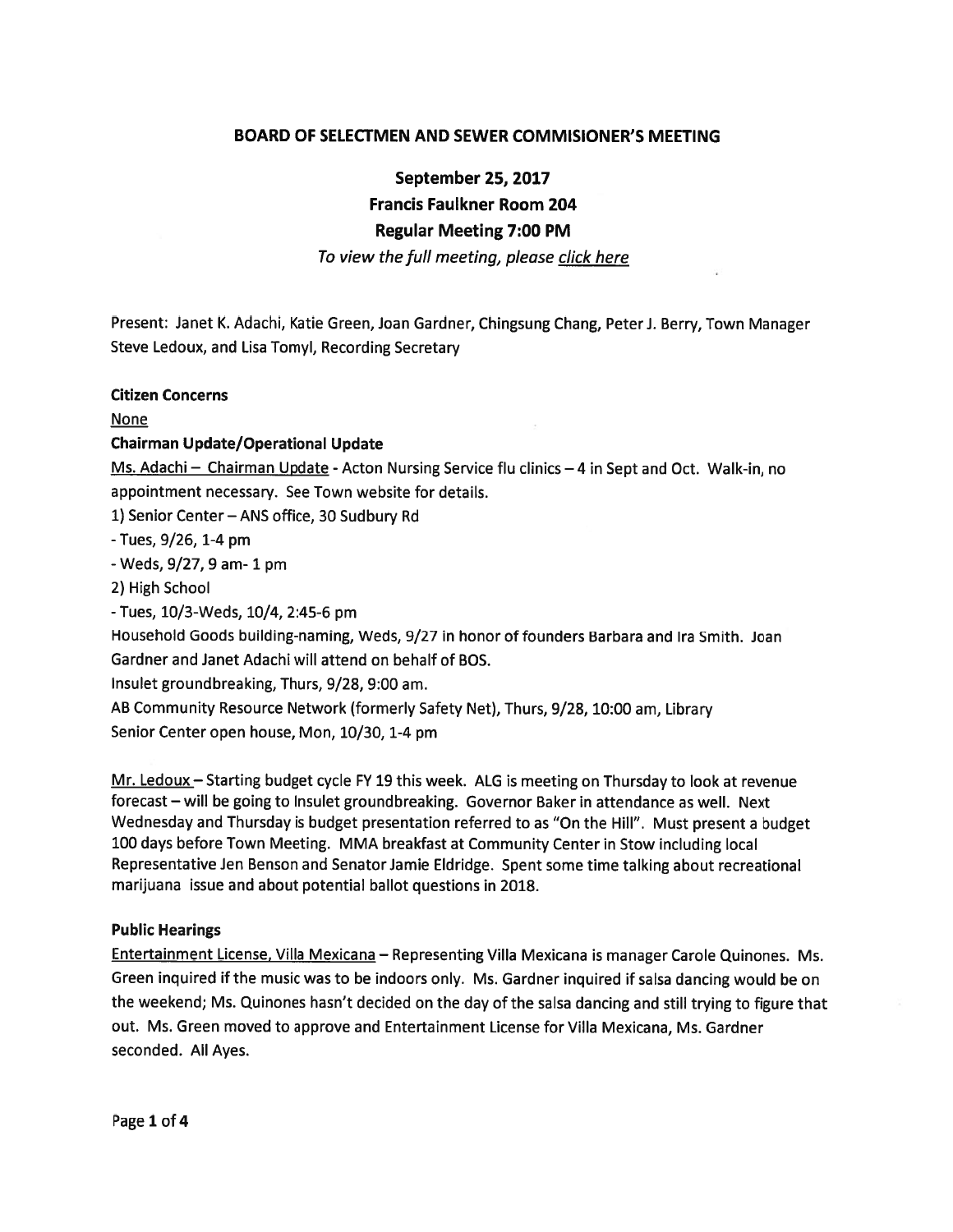Citizen Petition to Prohibit Recreational Mariiuana Establishments — Matt Onken, 2 Hazelnut St representing <sup>a</sup> specific group called Acton Cares regarding Recreational Marijuana Establishment OPT OUT for the Town of Acton. Gave <sup>a</sup> presentation regarding concerns about commercial stores coming into Acton and requesting <sup>a</sup> ban on recreational Marijuana stores. Would reques<sup>t</sup> <sup>a</sup> moratorium until December 2018. Also formally requests the BOS pu<sup>t</sup> <sup>a</sup> ballot on the annual Town Meeting for <sup>a</sup> formal ban on recreational marijuana. Physician spoke about treating people with substance abuse addiction and mental health issues.

Ms. Green spoke regarding the statewide vote for recreational marijuana. Ms. Green read some stats regarding special elections in that pas<sup>t</sup> and historically has been very low. Does not feel comfortable having <sup>a</sup> vote on this issue and would sugges<sup>t</sup> it wait until another presidential elections to have <sup>a</sup> higher voter turnout. Not supportive putting item on <sup>a</sup> municipal ballot, but if you want to bring <sup>a</sup> moratorium for future ballot it would be as <sup>a</sup> citizen petition.

Mr. Berry agree need more information about issue and impact of impact of marijuana stores. Would suppor<sup>t</sup> <sup>a</sup> moratorium. Mr. Chang has no problems with moratorium warrant article. Feels it could be (a warrant article) on Town Meeting. Would not suppor<sup>t</sup> moratorium article because no establishment can open until the regulations are in place around March 2018. Would think <sup>a</sup> ban article would make sense to have on <sup>a</sup> presidential election ballot. Mr. Ledoux stated that moratorium articles can only ge<sup>t</sup> up to one year as AG has rejected towns that requested extended dates on <sup>a</sup> moratorium (such as 2019).

Ms. Adachi thinks the moratorium would go through more quickly if the BOS puts the article on the warrant and would be inclined to suppor<sup>t</sup> the moratorium.

Mr. Onken made <sup>a</sup> statement that the town could also op<sup>t</sup> out if the town voted to approve recreational marijuana.

Ally Lee — Had survey and overwhelming response with informal survey with over <sup>300</sup> signatures. If people really cared about the issue they would likely come out to vote. Mr. Berry moved to <sup>p</sup>lace on the December Town Meeting warrant whether the town would want to have an moratorium on recreational marijuana establishment in the Town of Acton until December 2018, Ms. Gardner seconded. <sup>4</sup> ayes, <sup>1</sup> nay (Green).

Class II Dealers License, Wheeler Dealers— Representing Wheelers Dealers was the owner. Ms. Green moved to approve the Class II Auto Dealers License, Mr. Chang seconded. All Ayes.

Kelley's Corner Infrastructure Plan Update - Kristin Guichard, Assistant Town Planner gave a brief presentation to the Board regarding an update on the Kelly's Corner Infrastructure project schedule. Mr. Berry questioned the status of the HS on the historical status. Questioned if more funds would be needed for design funds at Annual Town Meeting. Looking for 300K extra.

KG — thanks all involved — was also concerned about the timeline. Thinks more time is needed and going to December Town Meeting for Community Lane, and Annual Town Meeting in April <sup>2018</sup> for <sup>300</sup> Main Street. Mr. Chang likes alternatives on 2 and 4 for the Hosmet House (300 Main St.). Ms. Gardner is in favor in going to special Town Meeting with the whole bundle. Ms. Adachi commented about not having <sup>a</sup> strong preference for the alternatives, but would like to see more landscaping in <sup>p</sup>lace. Page 2 of 4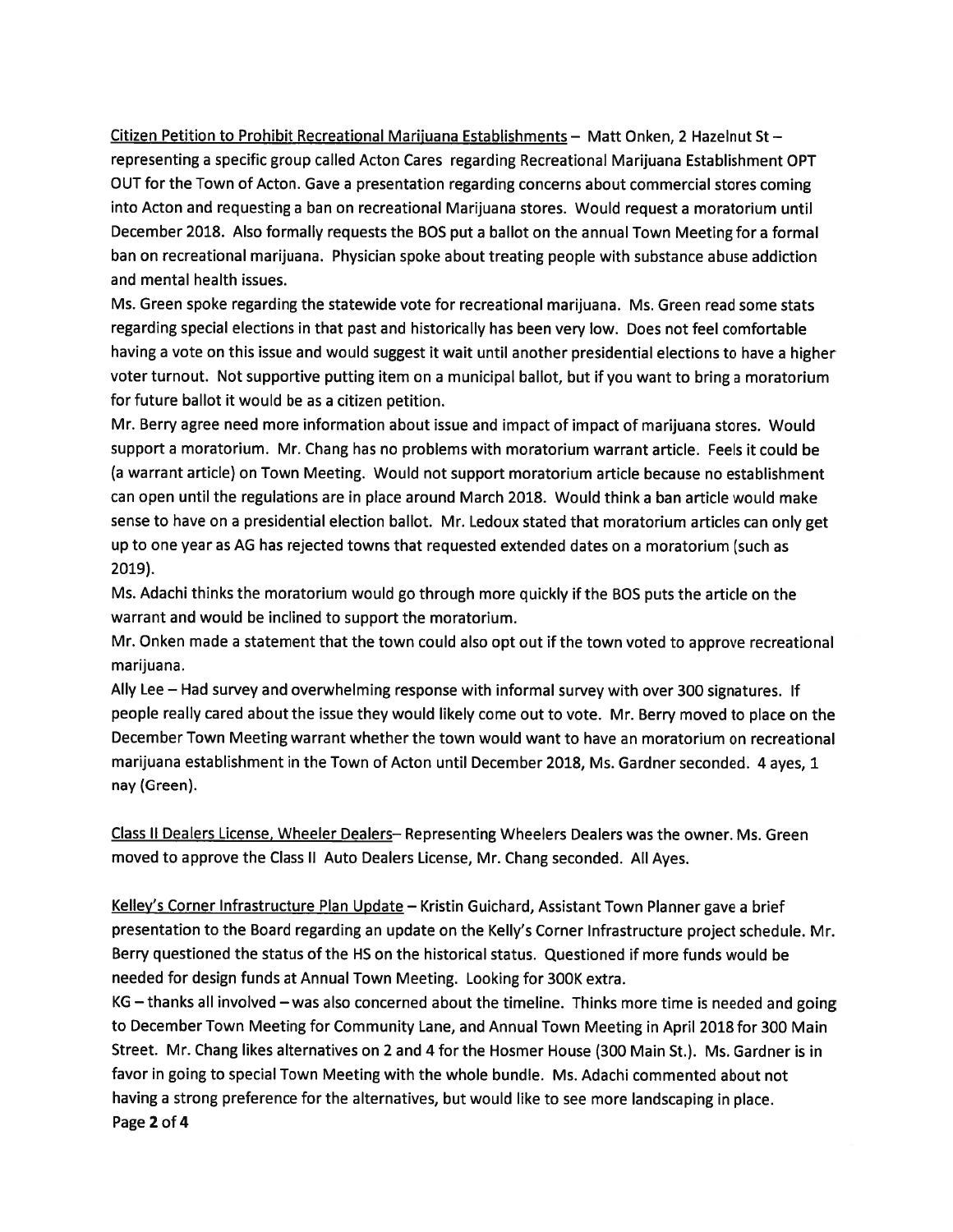Doug Herrick <sup>40</sup> Brook Street, member of and HDC — our (Commission) stand is not really in the position to choose any of the options for the Hosmer House. Feels the information needs to go out to the MHC, and not jumping into choice "A B or C". Would like <sup>a</sup> win-win solution. Ms. Green recommends the Planning Department and the Historical Society meet again with the consultants as to what the warrant article means and have the whole bundle be on special town meeting or just Community Lane for the special town meeting. Ms. Green moves with alternative <sup>2</sup> to go with the 25% design and have the discussion with the HS to ge<sup>t</sup> <sup>a</sup> feel of any opposition.

## Selectmen Business

Minuteman Building Update — Pam Nourse, representative on Minuteman school Committee, Mike Majors, Finance Committee and Minuteman Building Committee. 7/1 district membership changed to the ten member towns, school committee changed as well. September meeting SC reviewed goals for the coming year. Discussed upcoming curriculum, enrollment projections, working with superintendent and recruiting new member towns, repurposing the formal campus, etc. Currently in module <sup>7</sup> of the building <sup>p</sup>hase. Mr. Majors gave <sup>a</sup> small presentation regarding the building project. Anticipates opening of the new school building in the Fall 2019. Ms. Green questioned the \$250,000 in permit fees, Mr. Majors stated they budgeted up to 1 million in permit fees and almost \$90,000 in consultant fees.

Sidewalk Fund Discussion  $-$  Mr. Berry gave the Board an update. There is over \$116,000 in the fund currently. \$190,000 is dedicated for the fund from Concord Muse project to build sidewalks on High Street. The town has not had to use operating funds because there is enoug<sup>h</sup> revenue. The (Sidewalk) Committee's ranking is in backup documents in packet, and comments from citizens requesting sidewalk installation.

Corey York, DPW Director explained the difficulties in building sidewalks. First is getting <sup>a</sup> survey of streets and <sup>a</sup> conceptual design, and begin the easement takings. Takes time for installation. Mr. Berry mentioned about the committee cannot meet quorum and requested to change the committee membership from <sup>7</sup> to <sup>5</sup> to make quorum. Ms. Adachi mentioned about putting an update onto the town website regarding sidewalk construction. Ms. Green moved to change the charter of the committee membership from <sup>7</sup> full members to 5 full members to help meet quorum, Ms. Gardner second. All Ayes.

Danny Factor, <sup>11</sup> Davis Road. Speaking on behalf of People With Disabilities (PWD) navigating <sup>a</sup> narrow shoulder on Davis Road and spoke to the Sidewalk Committee regarding this location. Asked Corey about if the impediment for the sidewalk construction from DOT and the DPW. Mr. York stated the design is ready, but the rail trail came through first and couldn't impede their project. Looks like the work on Great Road for the ARRT is winding down and will have to check back in with DOT, then go through the final MassDOT process with them (regarding Davis Road sidewalk installation).

Fee Recommendations, Building Department — Frank Ramsbottom, Building Commissioner gave the overview of the Building Permit Fees, Electrical, Plumbing and Gas Fees.

Barry Rosen, - concerned about the percen<sup>t</sup> fees for residents based on the expense. Feels it has <sup>a</sup> number of negative consequences. More efficient windows your pay more in fees than <sup>a</sup> person that Page 3 of 4